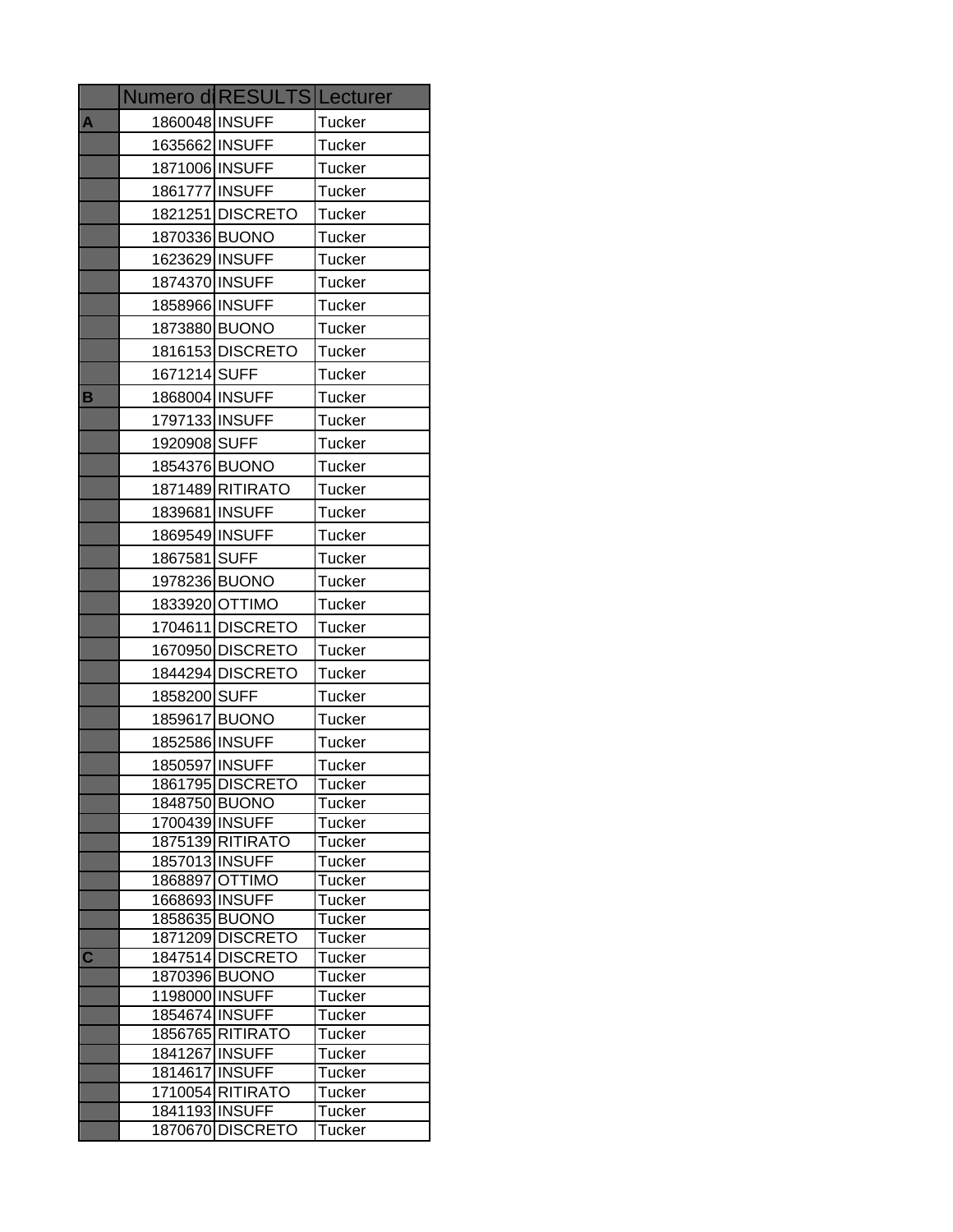|     | 1863714 BUONO                   |                  | Tucker        |
|-----|---------------------------------|------------------|---------------|
|     | 1863204 INSUFF                  |                  | <b>Tucker</b> |
|     |                                 | 1862693 RITIRATO | <b>Tucker</b> |
|     | 1852742 INSUFF                  |                  | Tucker        |
|     | 1864785 INSUFF                  |                  | Tucker        |
|     | 1867457 BUONO                   |                  | Tucker        |
|     |                                 | 1715139 RITIRATO | <b>Tucker</b> |
|     | 1861079 BUONO                   |                  | <b>Tucker</b> |
|     |                                 | 1868845 RITIRATO | <b>Tucker</b> |
|     | 1755512 BUONO                   |                  | <b>Tucker</b> |
|     | 1852260 BUONO                   |                  | <b>Tucker</b> |
|     |                                 | 1858553 DISCRETO | Tucker        |
|     | 1864274 BUONO                   |                  | <b>TOLL</b>   |
|     | 1864402 BUONO                   |                  | <b>TOLL</b>   |
|     | 1849536 INSUFF                  |                  | <b>TOLL</b>   |
|     | 1875920 INSUFF                  |                  | <b>TOLL</b>   |
|     |                                 | 1848396 DISCRETO | <b>TOLL</b>   |
|     | 1863273 INSUFF                  |                  | <b>TOLL</b>   |
|     | 1868386 INSUFF                  |                  | <b>TOLL</b>   |
|     | 1870376 INSUFF                  |                  | <b>TOLL</b>   |
|     |                                 | 1603272 ASSENTE  | <b>TOLL</b>   |
|     | 1741979 SUFF                    |                  | <b>TOLL</b>   |
|     | 1806288 SUFF                    |                  | <b>TOLL</b>   |
|     | 1863167 INSUFF                  |                  | <b>TOLL</b>   |
| D   | 1871213 INSUFF                  |                  | <b>TOLL</b>   |
|     | 1542711 INSUFF                  |                  | <b>TOLL</b>   |
|     |                                 | 1666472 ASSENTE  | <b>TOLL</b>   |
|     | 1854934 INSUFF                  |                  | <b>TOLL</b>   |
|     | 1852419 INSUFF                  |                  | <b>TOLL</b>   |
|     | 1762562 INSUFF                  |                  | TOLL          |
|     |                                 | 1749026 DISCRETO | <b>TOLL</b>   |
|     | 1798140 INSUFF                  |                  | <b>TOLL</b>   |
|     | 1856547 SUFF                    |                  | <b>TOLL</b>   |
|     |                                 | 1821187 DISCRETO | <b>TOLL</b>   |
|     | 1847819 INSUFF                  |                  | <b>TOLL</b>   |
|     | 1700876 BUONO                   |                  | TOLL          |
|     | 1793373 BUONO                   |                  | <b>TOLL</b>   |
|     |                                 | 1847294 DISCRETO | <b>TOLL</b>   |
| E/F |                                 | 1852781 DISCRETO | <b>TOLL</b>   |
|     | 1855267 INSUFF                  |                  | <b>TOLL</b>   |
|     | 1848238 INSUFF                  |                  | <b>TOLL</b>   |
|     | 1864184 SUFF                    |                  | <b>TOLL</b>   |
|     |                                 |                  |               |
|     | 1816085 BUONO<br>1690078 INSUFF |                  | <b>TOLL</b>   |
|     |                                 |                  | <b>TOLL</b>   |
|     | 1867239 INSUFF                  |                  | <b>TOLL</b>   |
|     | 1797158 INSUFF                  |                  | <b>TOLL</b>   |
|     | 1855622                         | <b>SUFF</b>      | <b>TOLL</b>   |
| G   |                                 | 1904802 DISCRETO | <b>TOLL</b>   |
|     | 1867834 BUONO                   |                  | <b>TOLL</b>   |
|     | 1813807 INSUFF                  |                  | <b>TOLL</b>   |
|     | 1853689 BUONO                   |                  | <b>TOLL</b>   |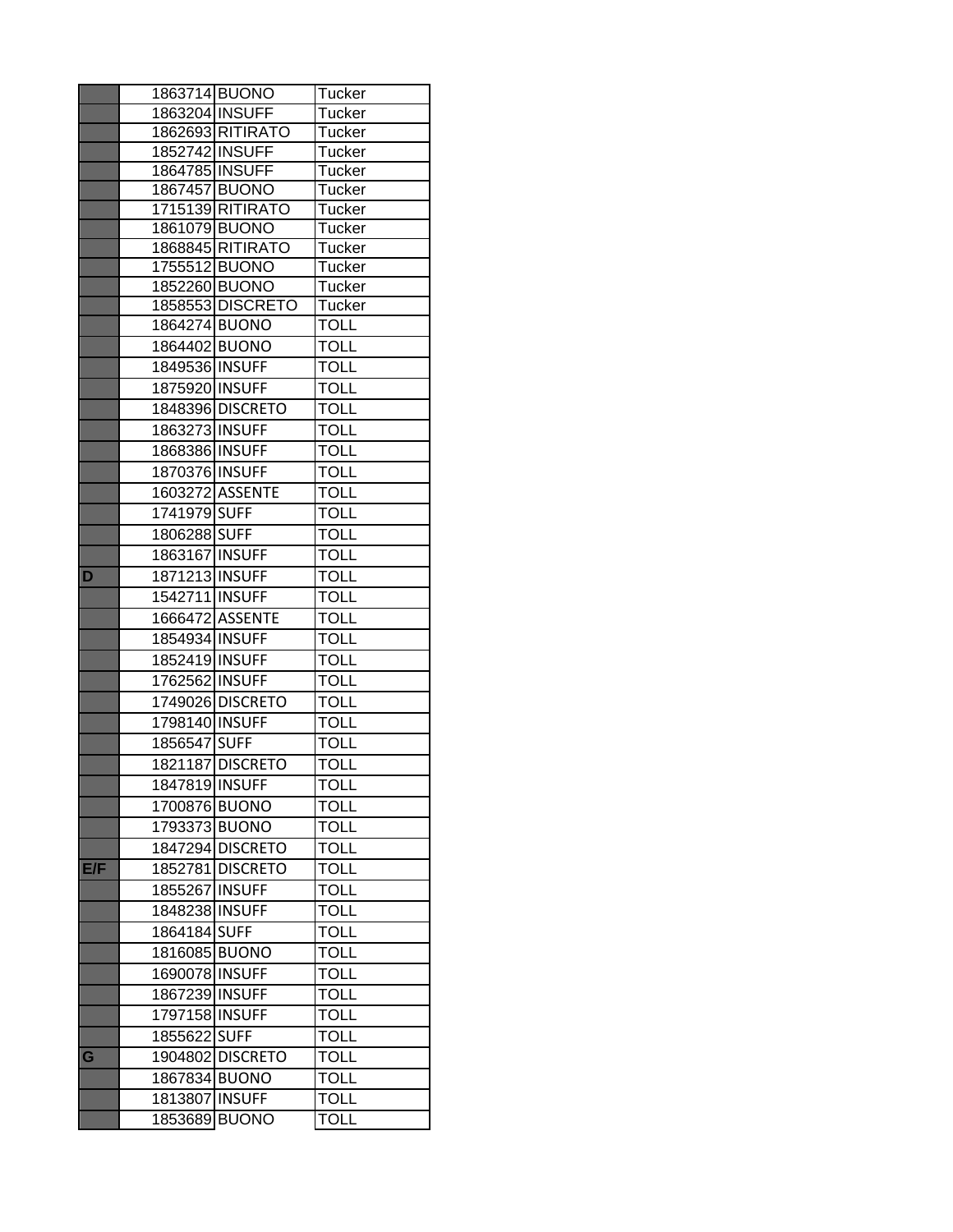|     | 1854874 BUONO                        |                     | <b>TOLL</b>                    |
|-----|--------------------------------------|---------------------|--------------------------------|
|     | 1854377 INSUFF                       |                     | TOLL                           |
|     | 1787532 INSUFF                       |                     | <b>TOLL</b>                    |
|     |                                      |                     |                                |
|     | 1709430 INSUFF                       |                     | <b>TOLL</b>                    |
|     | 1846267                              | <b>BUONO</b>        | <b>TOLL</b>                    |
|     | 1853767 BUONO                        |                     | TOLL                           |
|     |                                      | 1846848 DISCRETO    | <b>TOLL</b>                    |
|     | 1873476 BUONO                        |                     | <b>TOLL</b>                    |
|     | 1870361 BUONO                        |                     | <b>TOLL</b>                    |
|     | 1843853 OTTIMO                       |                     | <b>TOLL</b>                    |
|     | 1821682 INSUFF                       |                     | <b>TOLL</b>                    |
|     | 1705435 BUONO                        |                     | <b>TOLL</b>                    |
|     | 1838498 BUONO                        |                     | TOLL                           |
|     | 1868188 INSUFF                       |                     | <b>TOLL</b>                    |
|     | 1789260 INSUFF                       |                     | <b>TOLL</b>                    |
| H/I |                                      | 1848637 DISCRETO    | <b>TOLL</b>                    |
|     | 1861181 INSUFF                       |                     | <b>TOLL</b>                    |
|     |                                      | 1868769 INVALIDO    | <b>TOLL</b>                    |
|     |                                      |                     |                                |
|     |                                      | 1861314 DISCRETO    | TOLL                           |
|     | 1601388 INSUFF                       |                     | <b>TOLL</b>                    |
|     | 1742640 Insuff.                      |                     | Peterson-More                  |
|     | 1753534 Insuff.                      |                     | Peterson-More                  |
|     | 1861740 Insuff.                      |                     | Peterson-More                  |
| J/K | 1870358 Buono                        |                     | Peterson-More                  |
|     | 1856079 Discreto                     |                     | Peterson-More                  |
|     | 1869425 Discreto                     |                     | Peterson-More                  |
| L   | 1758926 Discreto                     |                     | Peterson-More                  |
|     | 1663652 Assente                      |                     | Peterson-More                  |
|     | 1811483 Discreto<br>1869531 Discreto |                     | Peterson-More                  |
|     | 1872144 Insuff.                      |                     | Peterson-More                  |
|     | 1842377 Insuff.                      |                     | Peterson-More                  |
|     | 1855087 Assente                      |                     | Peterson-More<br>Peterson-More |
|     | 1861573 Buono                        |                     | Peterson-More                  |
|     | 1855753 Discreto                     |                     | Peterson-More                  |
|     | 1852743 Buono                        |                     | Peterson-More                  |
|     | 1860732 Buono                        |                     | Peterson-More                  |
|     | 1751500 Discreto                     |                     | Peterson-More                  |
|     | 1757946 Insuff.                      |                     | Peterson-More                  |
|     | 1860527 Insuff.                      |                     | Peterson-More                  |
|     |                                      | 1859688 Sufficiente | Peterson-More                  |
| M   | 1845883 Discreto                     |                     | Peterson-More                  |
|     | 1846381 Insuff.                      |                     | Peterson-More                  |
|     |                                      | 1845336 Sufficiente | Peterson-More                  |
|     | 1850893 Discreto                     |                     | Peterson-More                  |
|     | 1862967 Discreto                     |                     | Peterson-More                  |
|     | 1619227 Ritirata                     |                     | Peterson-More                  |
|     | 1867599 Assente                      |                     | Peterson-More                  |
|     | 1867964 Assente                      |                     | Peterson-More                  |
|     | 1855018 Insuff.                      |                     | Peterson-More                  |
|     | 1814478 Ottimo                       |                     | Peterson-More                  |
|     | 1749506 Insuff.                      |                     | Peterson-More                  |
|     | 1868913 Insuff.                      |                     | Peterson-More                  |
|     |                                      |                     |                                |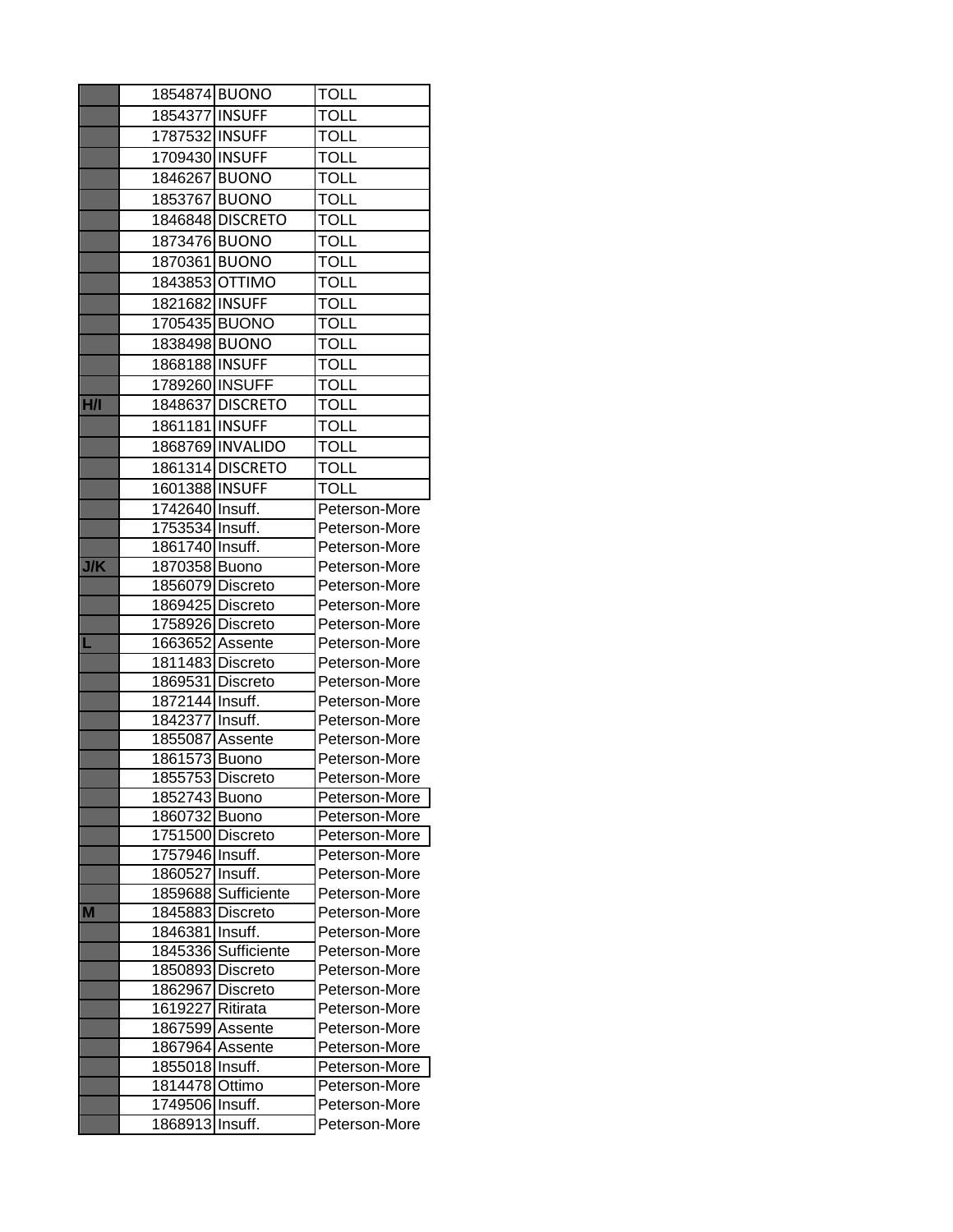|          | 1867099 Buono     |                     | Peterson-More |
|----------|-------------------|---------------------|---------------|
|          | 1720217 Assente   |                     | Peterson-More |
|          |                   | 1785521 Sufficiente | Peterson-More |
|          | 1813038 Buono     |                     | Peterson-More |
|          | 1861123 Buono     |                     | Peterson-More |
|          | 1819824 Assente   |                     | Peterson-More |
|          | 1748398 Buono     |                     | Peterson-More |
|          | 1756978 Insuff.   |                     | Peterson-More |
|          | 1855034 Insuff.   |                     | Peterson-More |
|          | 1867225 Insuff.   |                     | Peterson-More |
|          | 1863500 Assente   |                     | Peterson-More |
|          | 1876396 Discreto  |                     | Peterson-More |
|          | 1661890 Insuff.   |                     | Peterson-More |
|          | 1848921           | Sufficiente         | Peterson-More |
| N/O      |                   | 1852060 Sufficiente | Peterson-More |
|          | 1846833 Discreto  |                     | Peterson-More |
|          | 1869446 Insuff.   |                     | Peterson-More |
|          | 1863438 Buono     |                     | Peterson-More |
|          | 1859230 Buono     |                     | Peterson-More |
|          | 1860057           | Insuff.             | Peterson-More |
| P        | 1847831   Insuff. |                     | Peterson-More |
|          | 1870835 Insuff.   |                     | Peterson-More |
|          | 1618500 Insuff.   |                     | Peterson-More |
|          | 1869327 Buono     |                     | Peterson-More |
|          | 1870663 Buono     |                     | Peterson-More |
|          | 1646195 Assente   |                     | Peterson-More |
|          |                   | 1870352 Sufficiente | Peterson-More |
|          | 1867929           | Insuff.             | Peterson-More |
|          | 1713996           | Buono               | Peterson-More |
| P        | 1764573 INSUFF    |                     | Horrigan      |
|          | 1879202 INSUFF    |                     | Horrigan      |
|          | 1862384 SUFF      |                     | Horrigan      |
|          | 1803997           | <b>INSUFF</b>       | Horrigan      |
|          | 1860471           | <b>INSUFF</b>       | Horrigan      |
|          | 1851445 INSUFF    |                     | Horrigan      |
|          |                   | 1329108 ASSENTE     | Horrigan      |
|          | 1858710 SUFF      |                     | Horrigan      |
|          | 1801932 INSUFF    |                     | Horrigan      |
|          |                   | 1861383 DISCRETO    | Horrigan      |
|          |                   | 1844055 DISCRETO    | Horrigan      |
|          | 1863623 BUONO     |                     | Horrigan      |
| Q/R      | 1867140 BUONO     |                     | Horrigan      |
|          | 1643558 INSUFF    |                     | Horrigan      |
|          | 1864103 INSUFF    |                     | Horrigan      |
|          | 1613490 INSUFF    |                     | Horrigan      |
|          | 1780108 INSUFF    |                     | Horrigan      |
|          | 1850882 INSUFF    |                     | Horrigan      |
|          | 1872097 SUFF      |                     | Horrigan      |
|          | 1850963 BUONO     |                     | Horrigan      |
|          | 1789194 INSUFF    |                     | Horrigan      |
|          | 1850352 SUFF      |                     | Horrigan      |
|          | 1856111 INSUFF    |                     | Horrigan      |
|          |                   | 1705744 ASSENTE     | Horrigan      |
| <b>S</b> | 1852593 INSUFF    |                     | Horrigan      |
|          |                   |                     |               |

**HORRIGAN 24 INSUFF/61**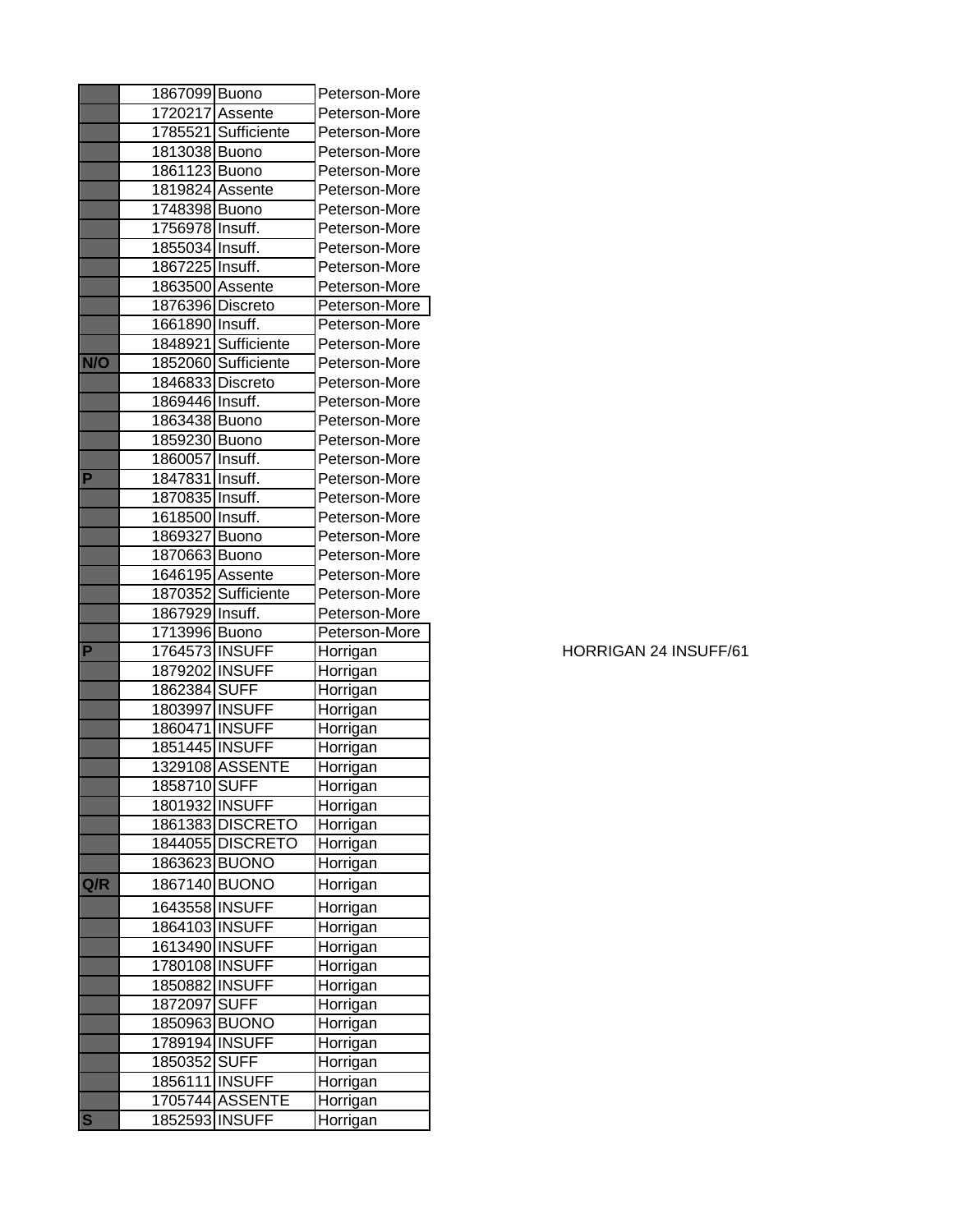|             | 1836848 BUONO  |                               | Horrigan |                |
|-------------|----------------|-------------------------------|----------|----------------|
|             | 1853518 BUONO  |                               | Horrigan |                |
|             | 1867304 SUFF   |                               | Horrigan |                |
|             | 1810135 INSUFF |                               | Horrigan |                |
|             |                | 1797459 DISCRETO              | Horrigan |                |
|             |                | 1861152 DISCRETO              | Horrigan |                |
|             | 1857375 SUFF   |                               | Horrigan |                |
|             |                | 1871178 DISCRETO              | Horrigan |                |
|             | 1854142 INSUFF |                               | Horrigan |                |
|             | 1869169 SUFF   |                               | Horrigan |                |
|             | 1923960 BUONO  |                               | Horrigan |                |
|             |                | 1869107 DISCRETO              | Horrigan | <b>REFUSED</b> |
|             | 1860281 INSUFF |                               | Horrigan |                |
|             |                | 1857251 OTTIMO                | Horrigan |                |
| T           | 1859163 INSUFF |                               | Horrigan |                |
|             |                | 1859990 DISCRETO              | Horrigan |                |
|             |                | 1763696 DISCRETO              | Horrigan |                |
|             | 1791686 INSUFF |                               | Horrigan |                |
|             |                | 1795699 ASSENTE               | Horrigan |                |
|             |                | 1961841 RITIRATO              | Horrigan |                |
|             | 1857518 SUFF   |                               | Horrigan |                |
|             |                | 1819081 RITIRATO              | Horrigan |                |
|             |                | 1813548 ASSENTE               | Horrigan |                |
| <b>U/V</b>  |                | 1720189 DISCRETO              | Horrigan |                |
|             |                | 1854370 DISCRETO              | Horrigan |                |
|             |                | 1857356 ASSENTE               | Horrigan |                |
|             | 1859456 INSUFF |                               | Horrigan |                |
|             |                | 1853740 DISCRETO              | Horrigan |                |
|             | 1836673 INSUFF |                               | Horrigan |                |
|             | 1863058 INSUFF |                               | Horrigan |                |
|             |                | 1847743 ASSENTE               | Horrigan |                |
|             | 1858612 INSUFF |                               | Horrigan |                |
| <b>XY/Z</b> |                | 1793118 Exam anulled Horrigan |          |                |
|             |                | 1853028 DISCRETO              | Horrigan |                |
|             | 1862281 BUONO  |                               | Horrigan |                |
|             |                | <b>1797882 DISCRETO</b>       | Horrigan |                |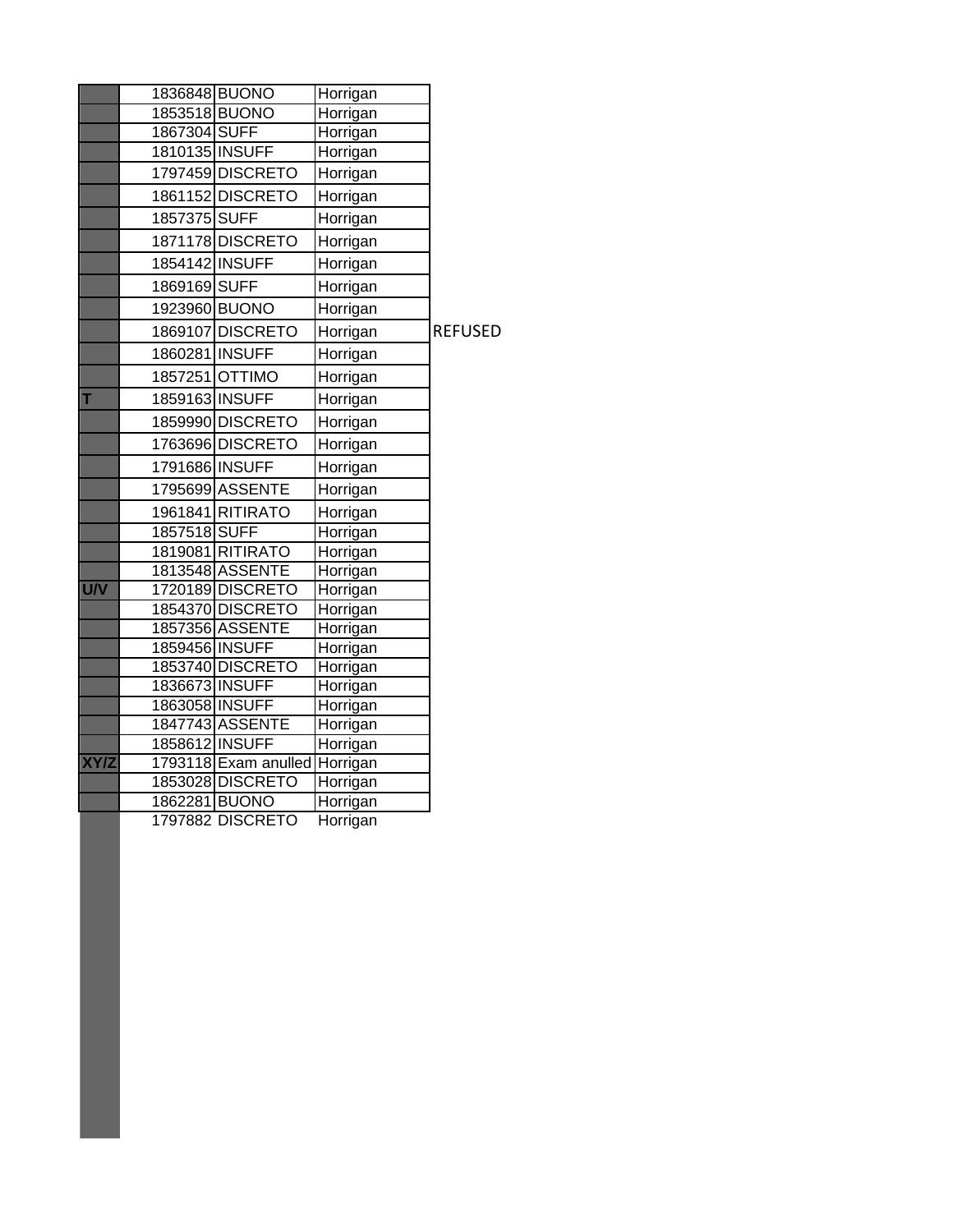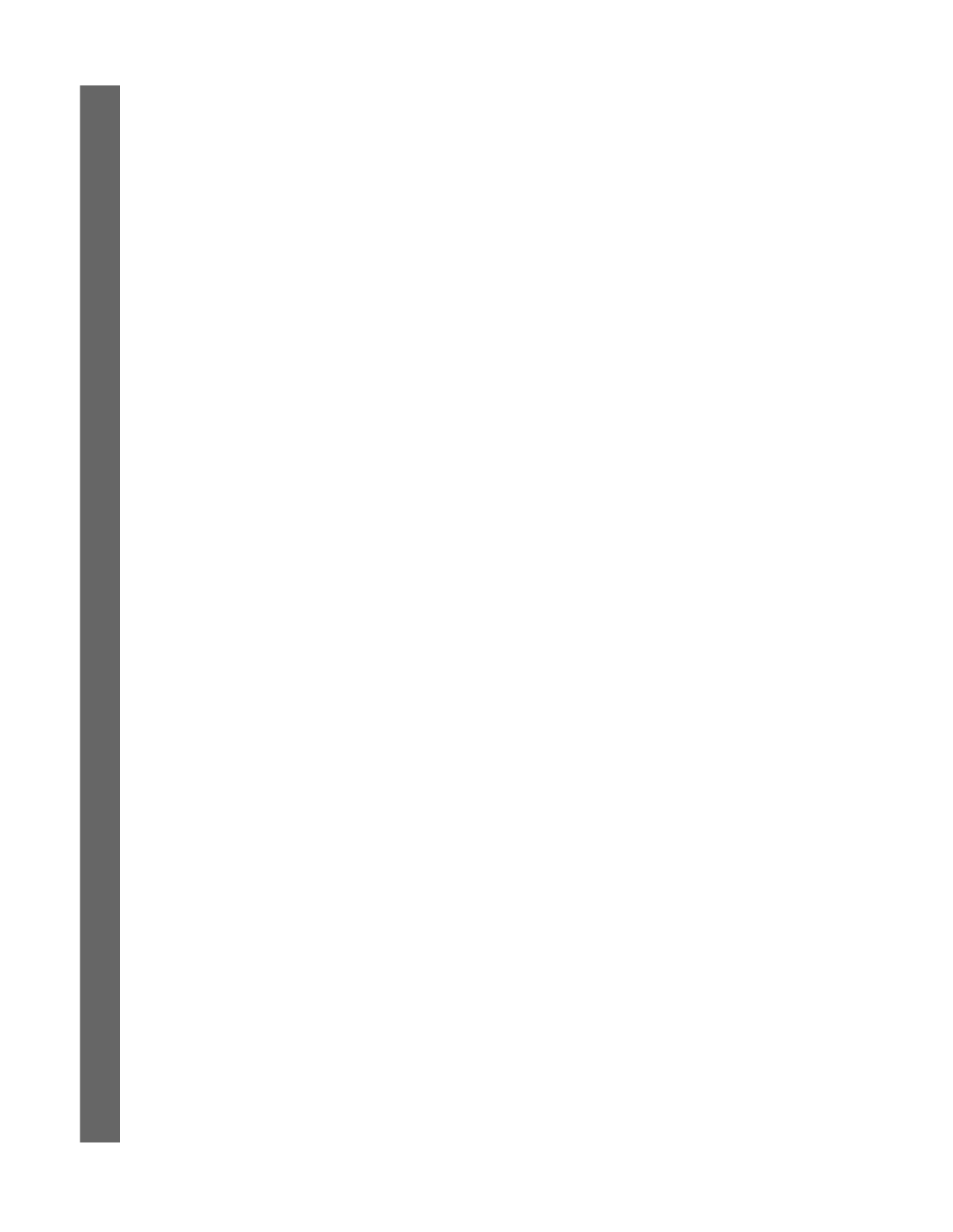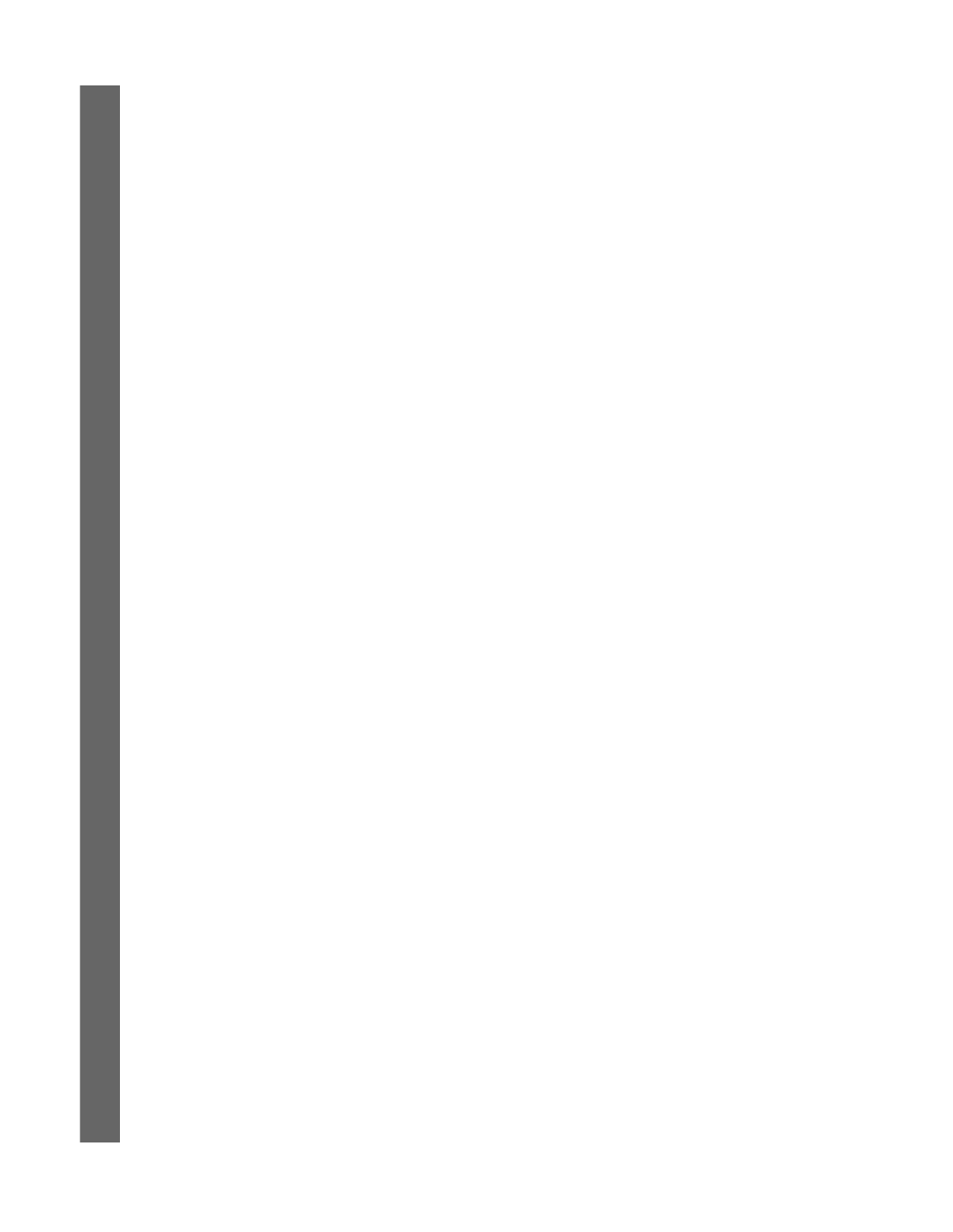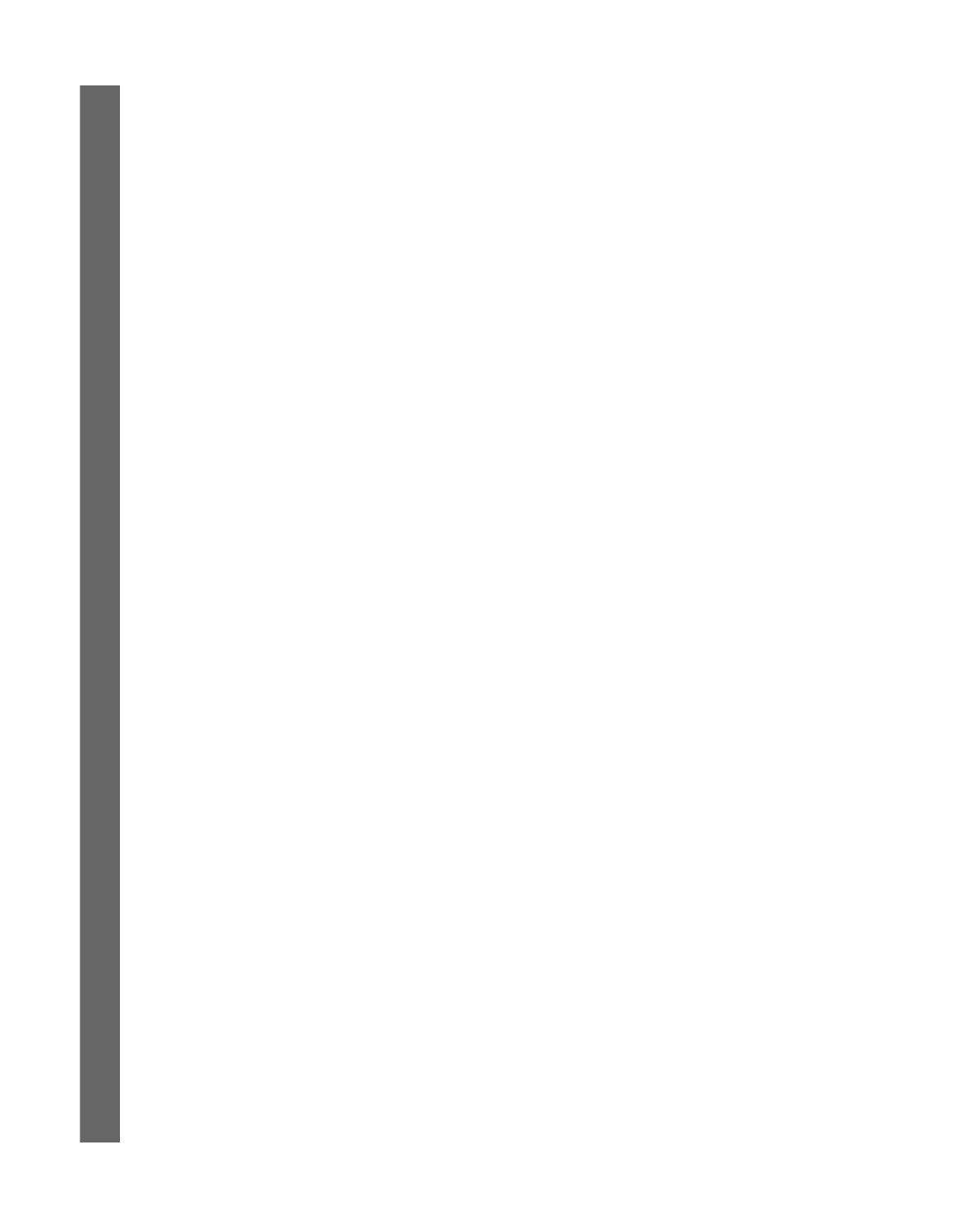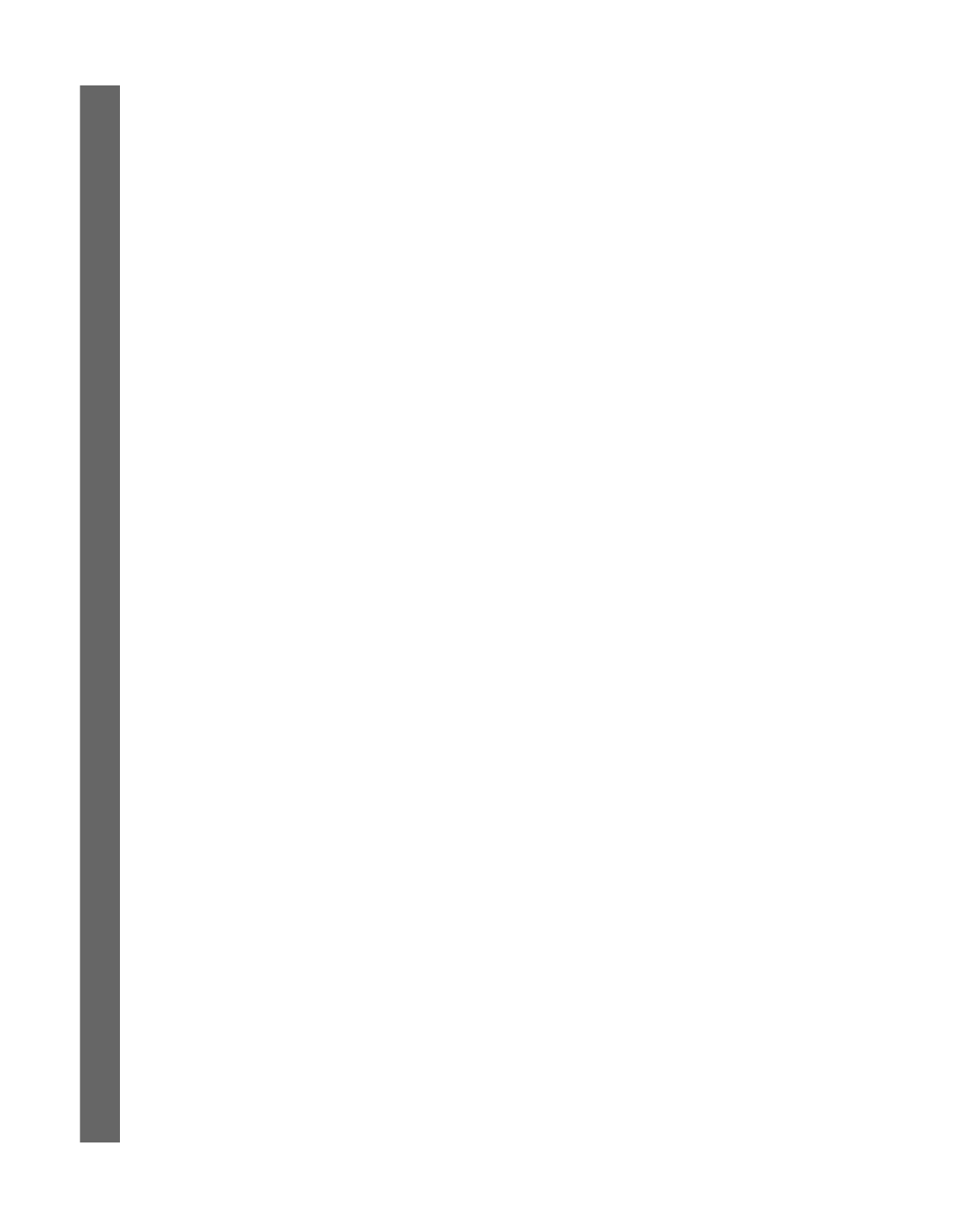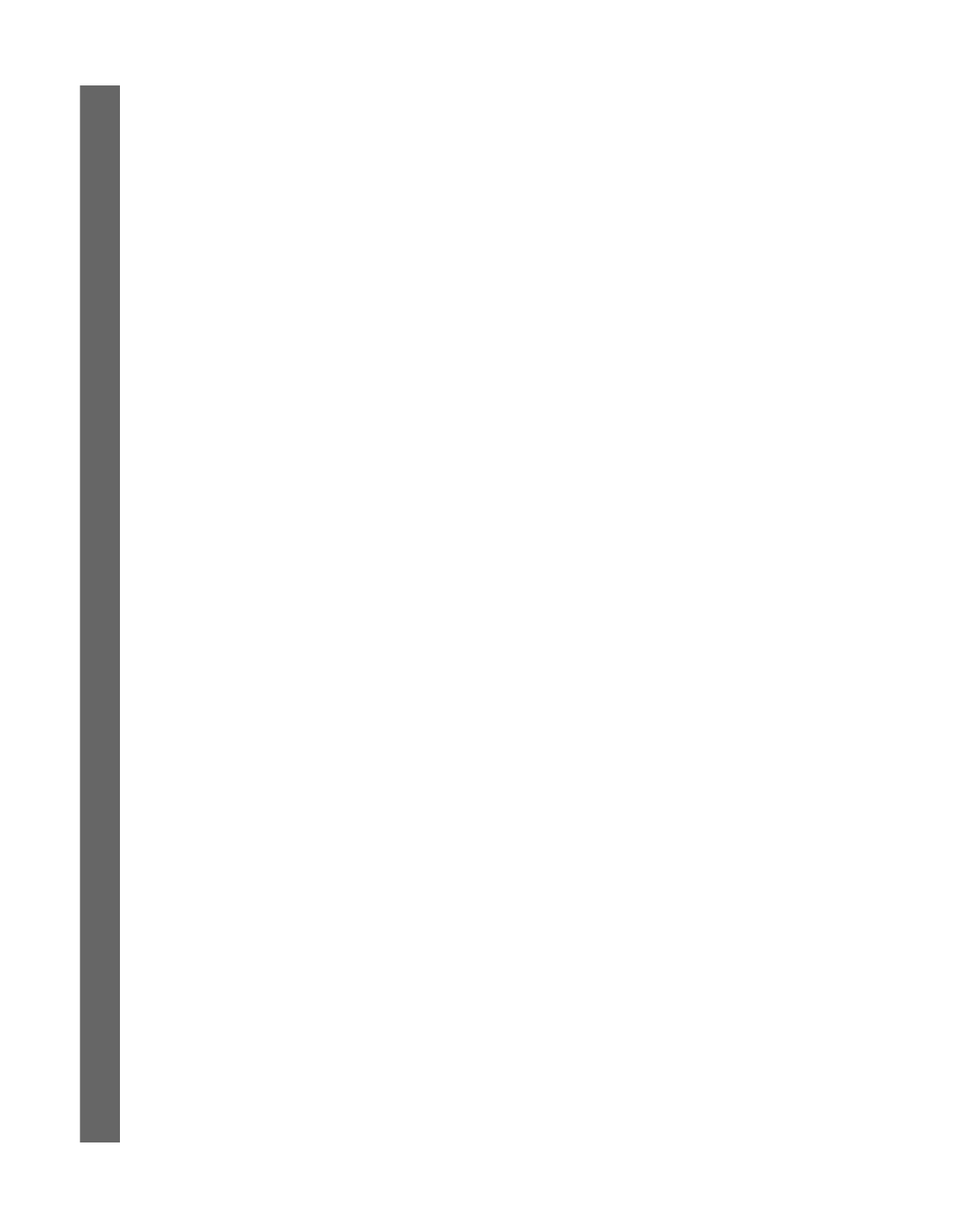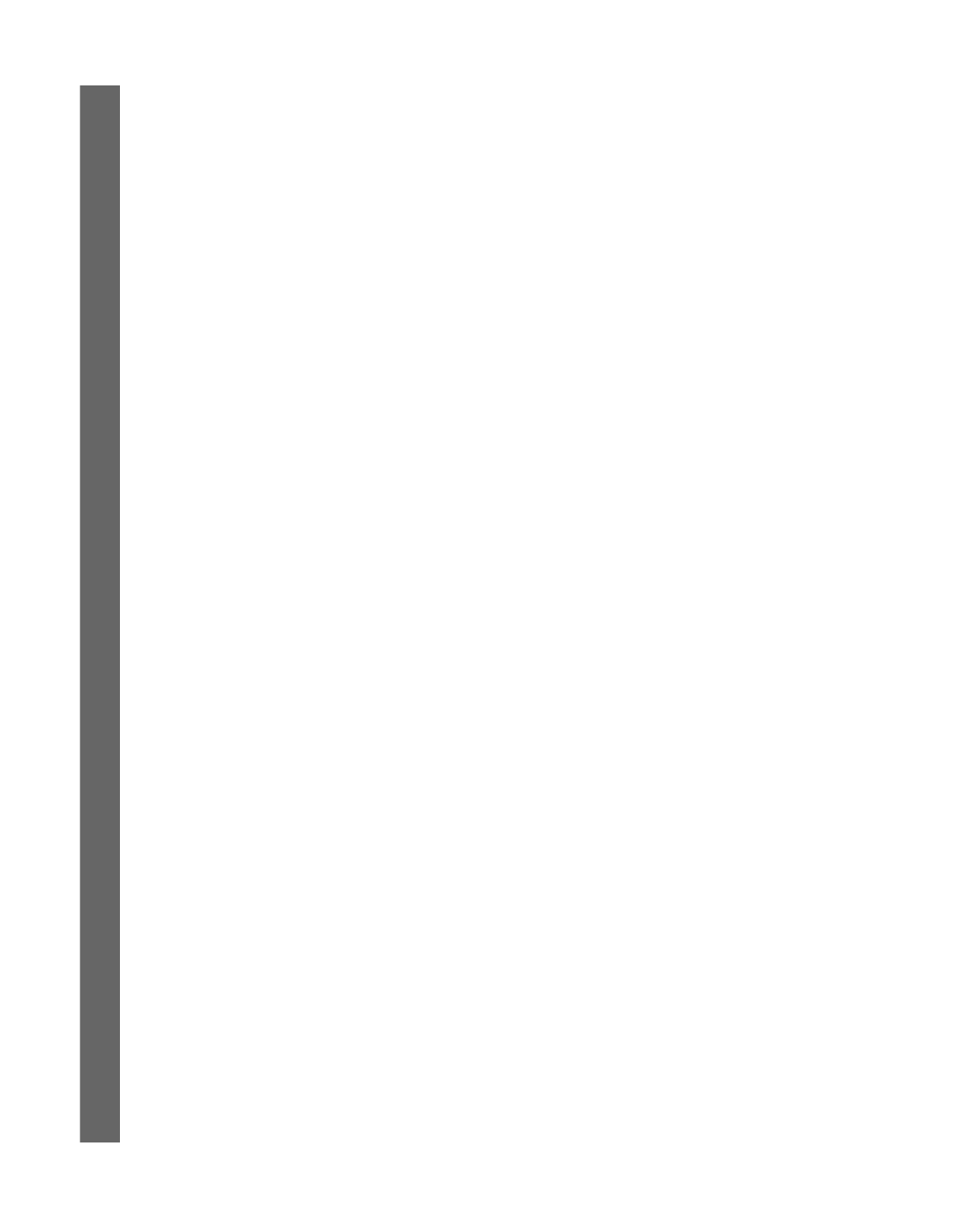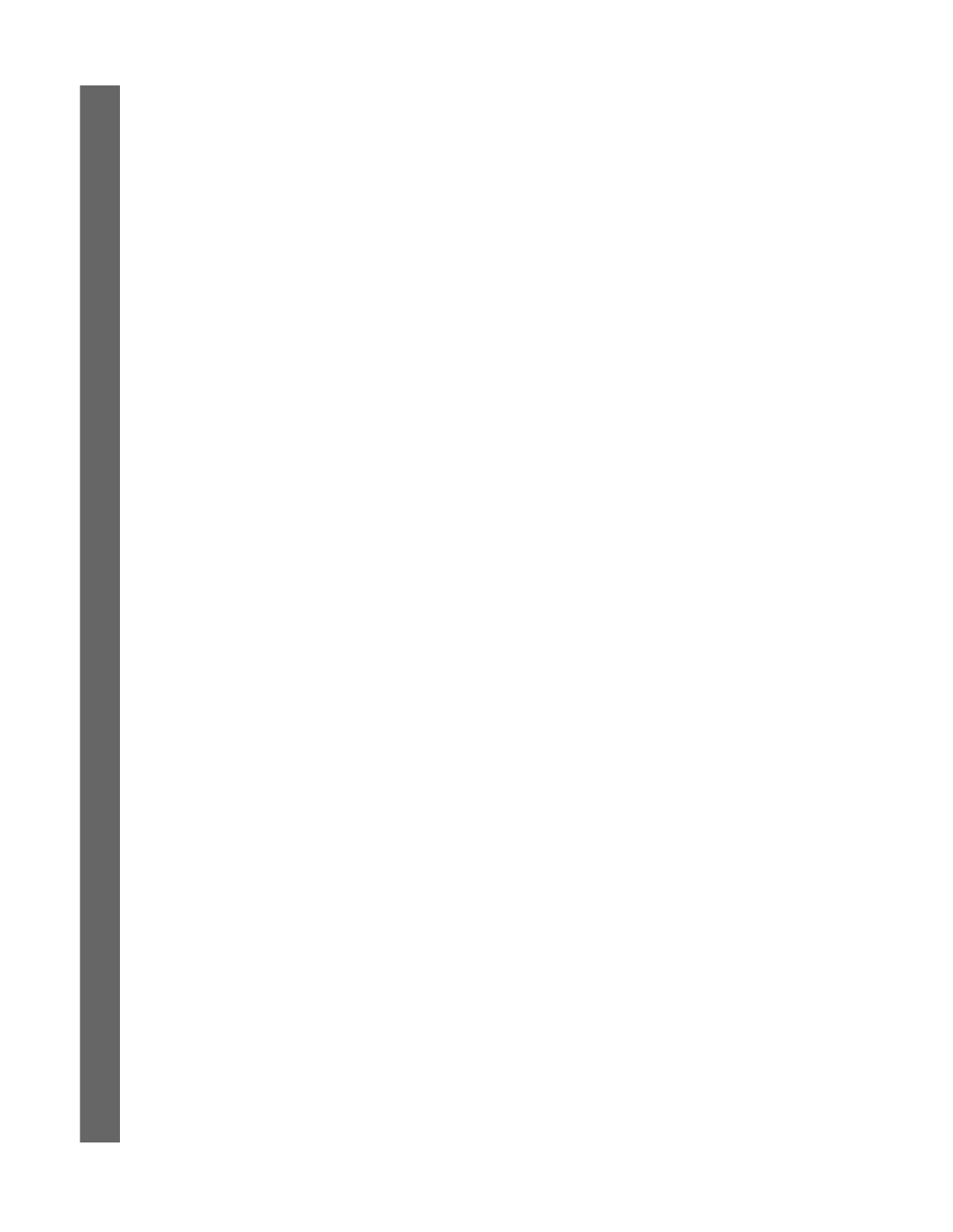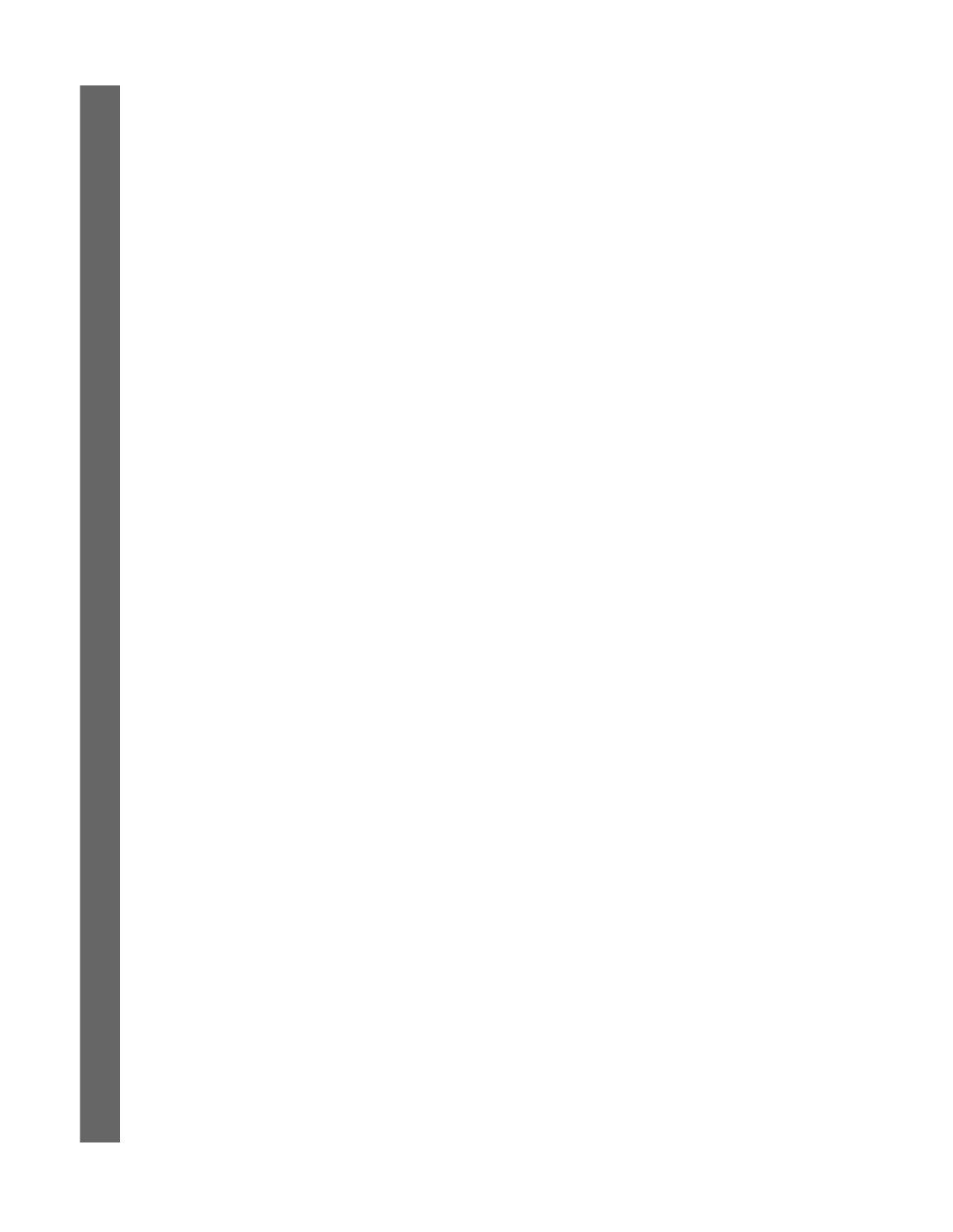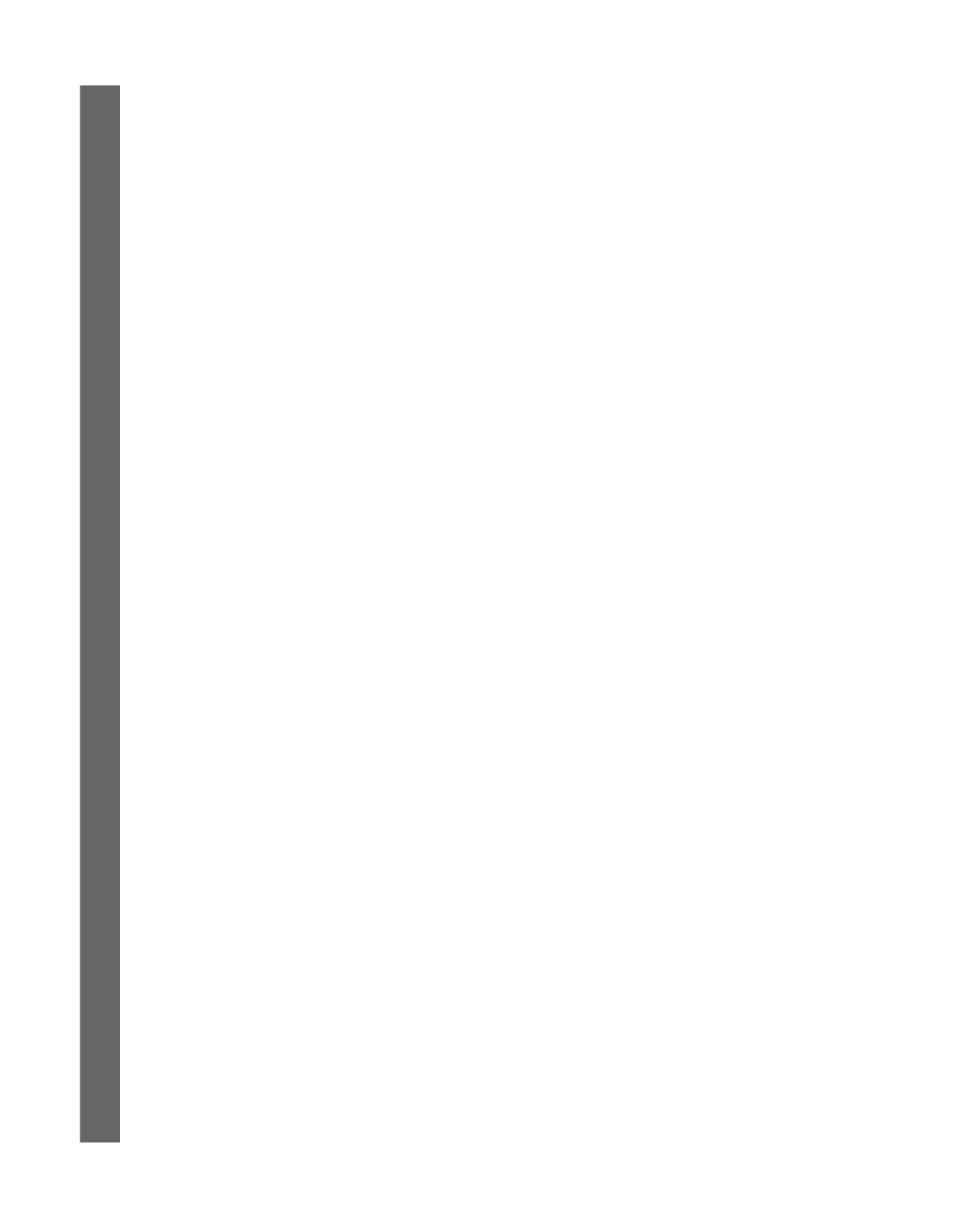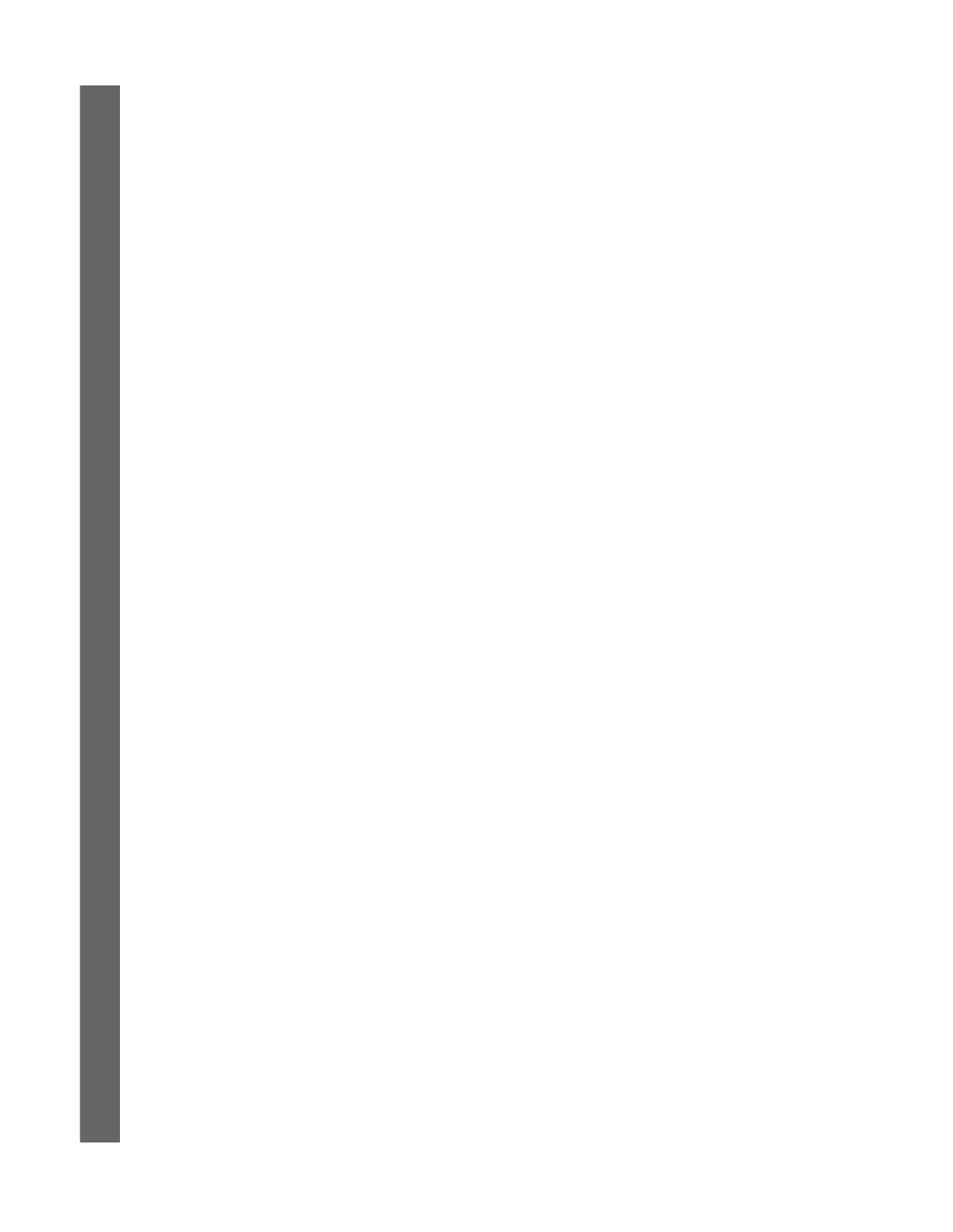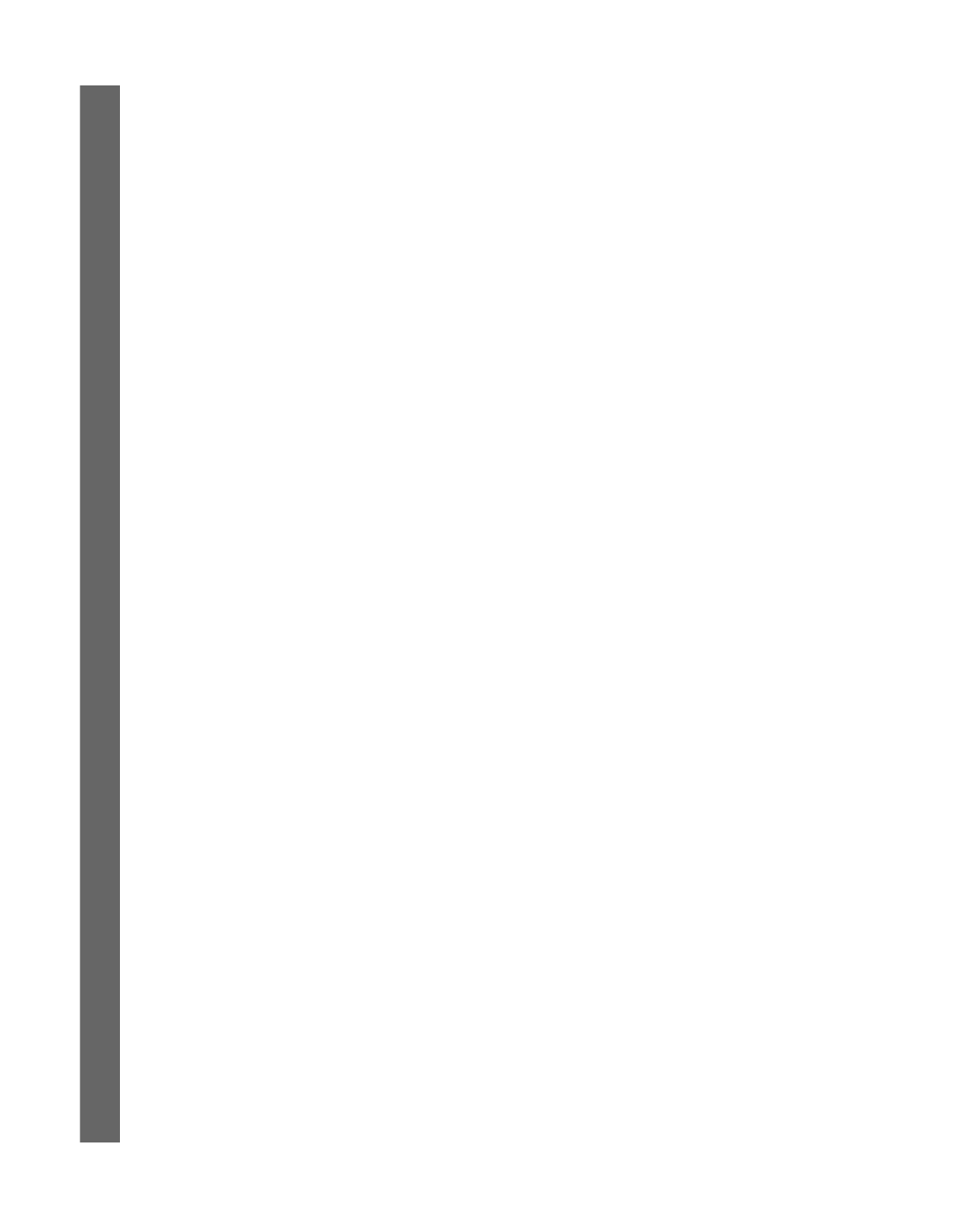